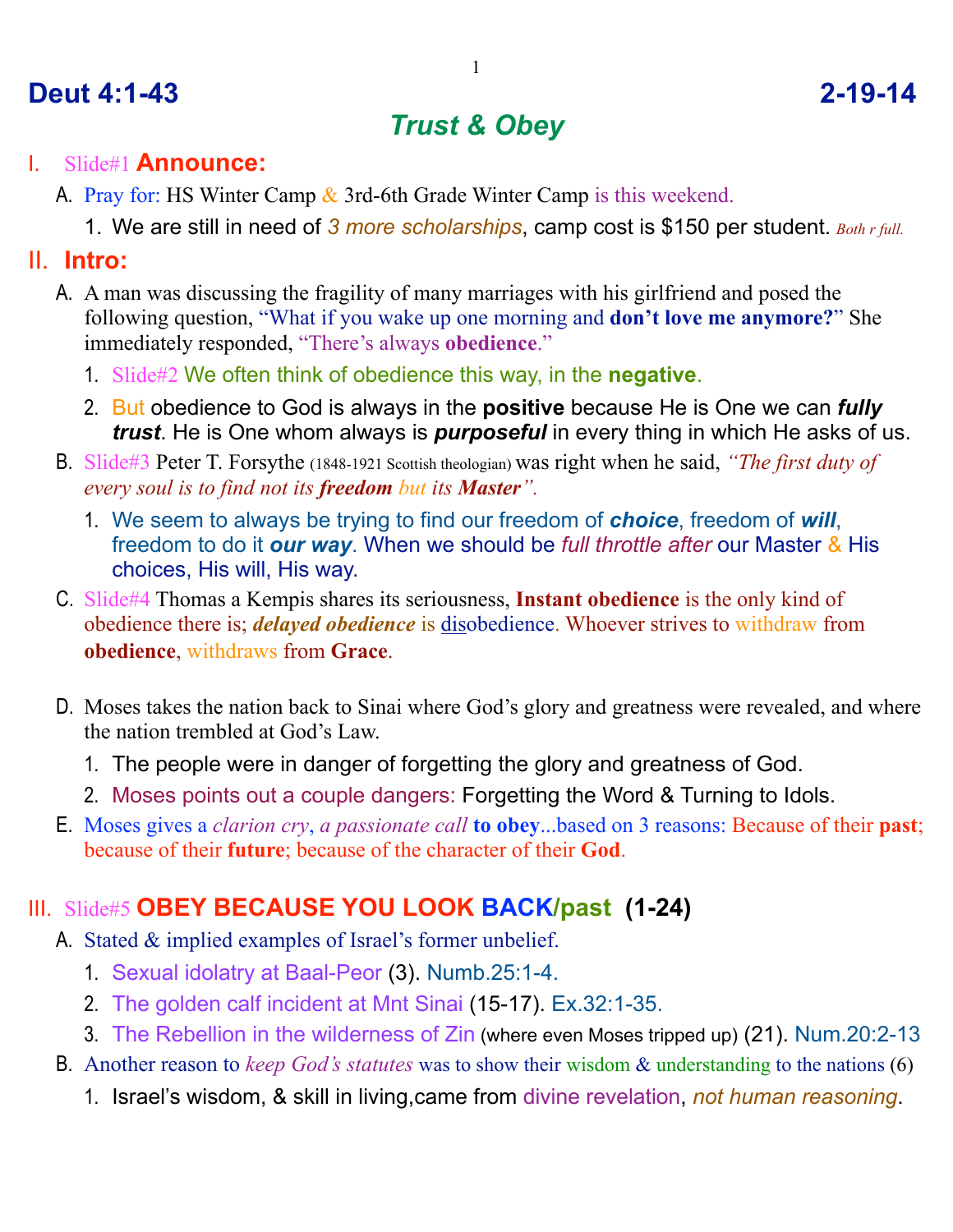- a) I.e. Imagine if back in that day they understood *germs*? Yet God clues Israel in to hygiene tips, they didn't know why, were just following orders.
- C. Slide#6 (4) Held Fast cling, cleave, be joined.
	- 1. Same word Moses used for the marriage relationship in Gen.2:24 leave his father/ mother & *be joined* to his wife.
		- a) This is right from *God's vocabulary of tenderness*.
- D. (6) Just obey and the other nations will think you're smart!
	- 1. *Don't be smart be obedient.* And through your obedience He will give you wisdom & understanding.
- E. (12) Saw no form so of course you couldn't/shouldn't try to replicate/reproduce Me in phys form!

#### IV. Slide#7 **OBEY BECAUSE YOU LOOK FORWARD/future (25-31)**

- A. (27) Promised exile for disobedience.
	- 1. Like when Adam & Eve (Gen.3:24) & Cain (Gen.4:16) were exiled from their special lands.
	- 2. He now anticipated the future exile of **Israel** to *Assyria* & **Judah** to *Babylon*.
- B. Tough Yet Tender Every conscientious parent recognizes how difficult it is to exercise his God-given **authority** over his children. The delicate balance of being **tough** yet **tender** is not easy to maintain. Many parents intensify a rebellious spirit by being dictatorial and harsh. Others yield when their authority is tested. When a strong-willed child resists, the pressure to give in for the sake of peace and harmony can become overpowering. I am reminded of the mother who wanted to have the last word but couldn't handle the hassle that resulted whenever she said no to her young son. After an especially trying day, she finally flung up her hands and shouted, "All right, Billy, do whatever you want! Now let me see you disobey THAT!" Our Daily Bread, August 7
	- 1. Slide#8 Actually, Billy can't *disobey that*. Because as Jonathan Edwards said in his great work on "*The Will*", *we choose according to that which we desire most*.
	- 2. Motives have a certain *weight* with you, motives **for** and **against.**
		- a) Reading a book, for example, are weighed in the balance of your mind; *the motives that outweigh all others, are what you indeed choose to follow.*
		- b) You, being a **rational** person, will always choose what seems to you to be the **right** thing, the **wise** thing, the **most advisable** thing to do *at that moment*.
		- c) If you choose not to do the right thing, the advisable thing, the thing that you are inclined to do, you would, of coarse, be **insane**. (You would be **choosing** something that **you did not choose**).

### V. Slide#9 **OBEY BECAUSE YOU LOOK UP/God (32-40)**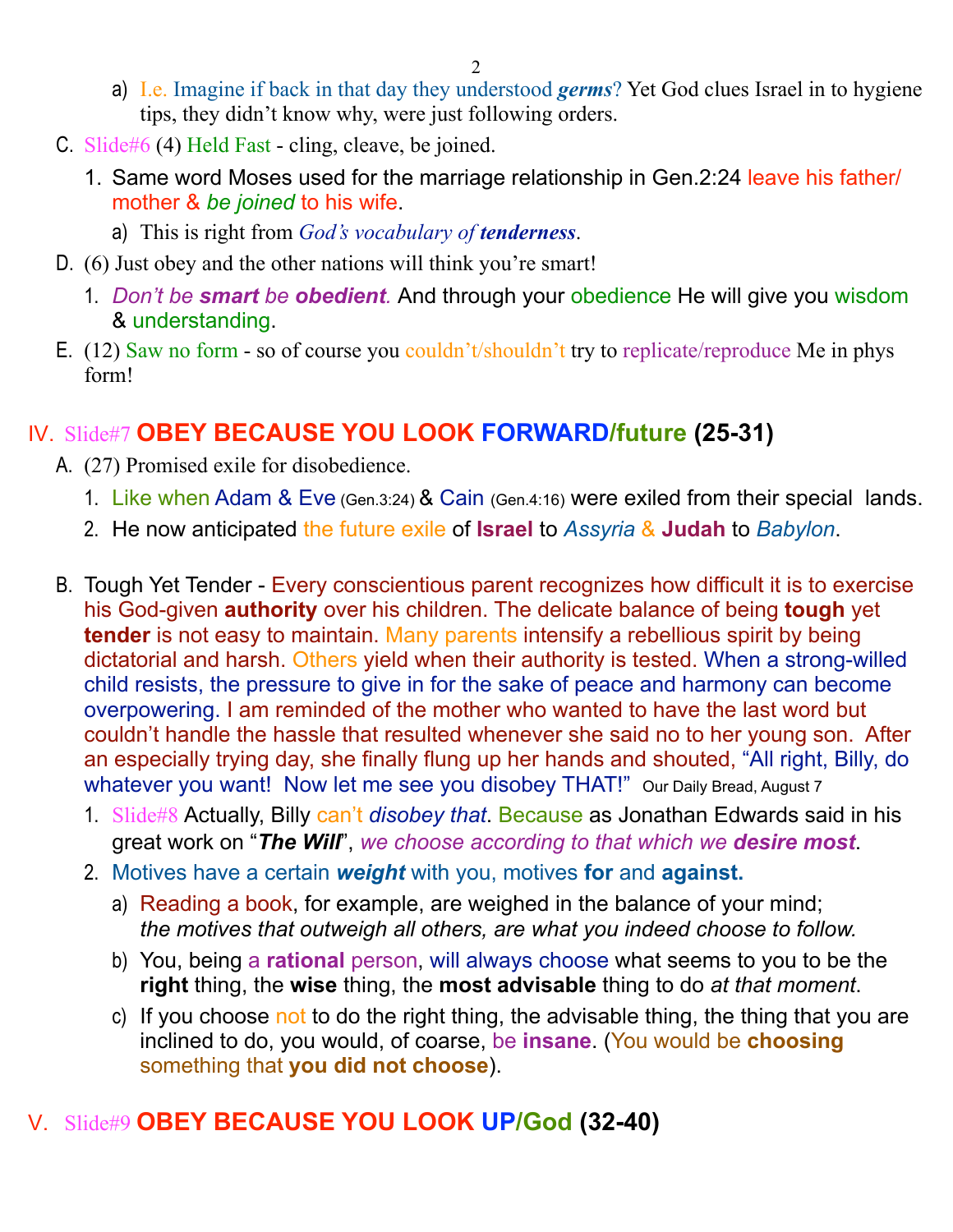- A. Slide#10,11 Their loyalty to God should not be based on **fear** but on **gratitude** for *His Great Goodness*.
- B. "Do it...because I said so!" sound familiar?
	- 1. This approach *isn't very effective* for parents to use with their children & it isn't used by God with His children either.
		- a) God's approach is *relational*. He says, *"I love you, I made you, I've done great things for you, & I care for you every day, so I also know what's best for you."*[1](#page-2-0)
- C. So Moses ends his 1st sermon by calling Israel to obey simply because of *who God is*.
	- 1. He gives a series of rhetorical questions. God is totally & absolutely unique (32-34).
		- a) No other god **speaks audibly**, w/o man-made form (33, 36)
		- b) No other god **redeemed** a miserable people from slavery & **forged** them into a great and feared nation (34)
		- c) No other god cares enough for people to **discipline** & **love** them (36-37)
		- d) No other god in fact, even **exists** (35, 39)
			- (1) For these reasons alone, Israel ought to respond with obedience.
- D. Slide#12 Faithful Dog: How we admire the **obedience** a dog shows to its master. Archibald Rutledge wrote that one day he met a man whose dog had just been killed in a forest fire. Heartbroken, the man explained to Rutledge how it happened. Because he worked out-of-doors, he often took his dog with him. That morning, he left the animal in a clearing and gave him a command to stay and watch his lunch bucket while he went into the forest. His faithful friend understood, for that's exactly what he did. Then a fire started in the woods, and soon the blaze spread to the spot where the dog had been left. But he didn't move. He stayed right where he was, in perfect obedience to his master's word. With tearful eyes, the dog's owner said, "I always had to be careful **what** I told him to do, because **I knew he would do it**."Our Daily Bread,Jan19.
	- 1. What's the difference in this story between us & God? He would never give us wrong instructions. Thus, we can *trust* Him.

### VI. Slide#13 **POSTSCRIPT/3 cities of refuge (41-43)**

- A. This is an appropriate place for **this list**, as his 1st sermon dealt with the conquest & settlement of Transjordan by Israel.
	- 1. Cities of Refuge cities where a person could flee to, if they had committed *manslaughter*(not murder) & wait there till they had a fair trial. [Aimed at curtailing blood revenge]
	- 2. Joshua will designate 3 more cities of refuge *in* the land of Canaan (totaling 6).
	- 3. By providing *cities of refuge* God showed Himself to be both **gracious** & **just**.

<span id="page-2-0"></span><sup>1</sup> Shepherds Notes, Deuteronomy, pg.25.